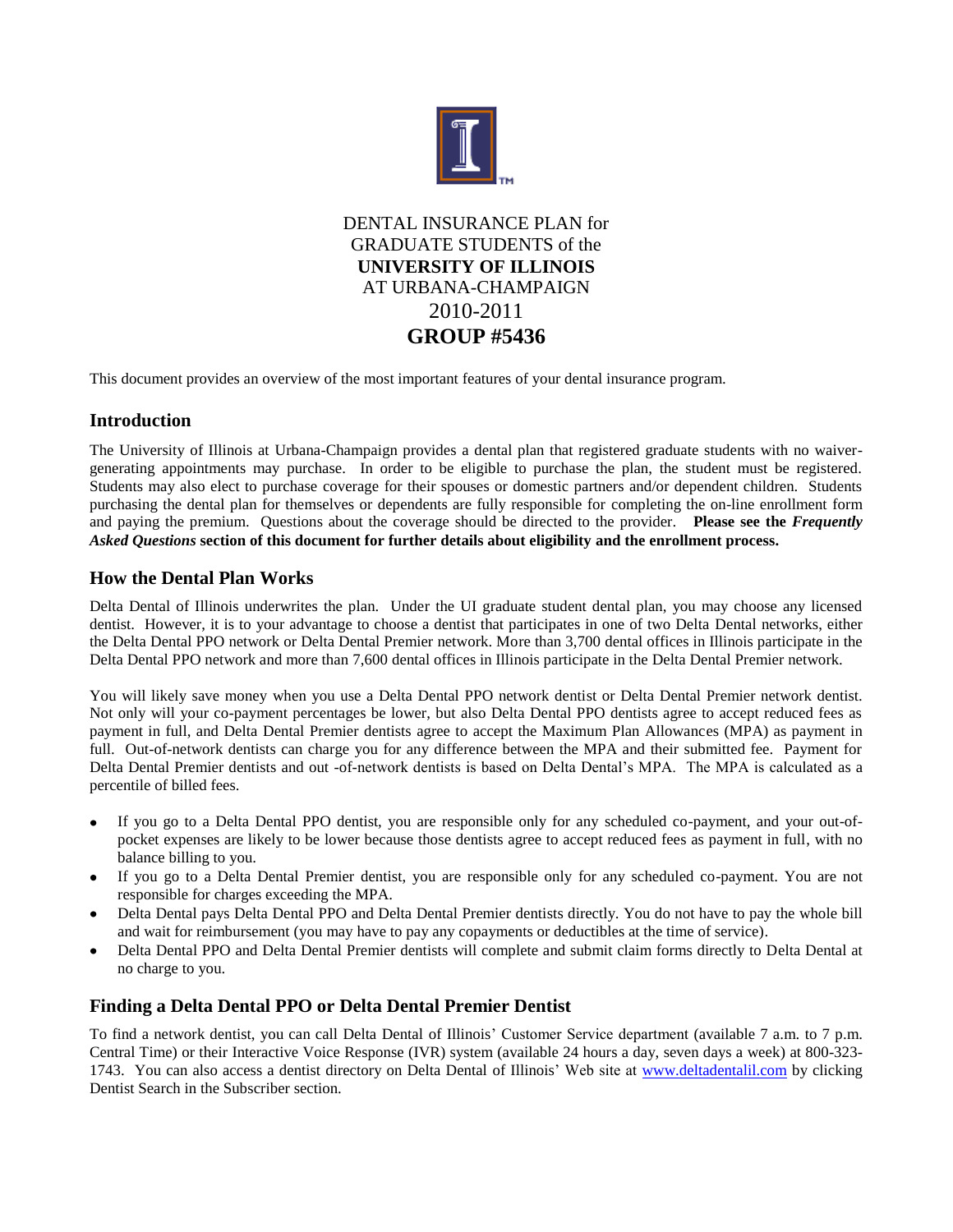To receive treatment, just call the dental office and make an appointment. At your first appointment, give the dentist:

- your group number: 5436;
- the plan member's (student's) University Identification Number (UIN).

# You can:

- change dentists at any time without pre-approval;  $\bullet$
- select a different dentist for each member of your family;
- receive dental care anywhere in the United States.

If you go to a dentist who is not part of the Delta Dental network, you will still be covered, but you may have to pay more. If the fee exceeds Delta Dental's MPA, you must pay the difference in addition to your co-payment. You may have to pay the entire bill at the time of treatment and wait for reimbursement. You may also have to file your own claim or pay a service charge to the dentist to do so. Claim forms are available on Delta Dental of Illinois' Web site at [www.deltadentalil.com](http://www.deltadentalil.com/) under the Subscriber section. You can also call Delta Dental of Illinois' Customer Service department at 800-323-1743 to obtain a form. Payment for services rendered by an out-of-network dentist will be paid directly to you.

# **Services Covered**

This dental insurance plan covers office exams, X-rays, cleanings, fillings, crowns, inlays/onlays, and root canals. The maximum benefit per plan year is \$1,000 per person. You may contact Delta Dental at (800) 323-1743 if you have questions about any of the services.

# **Principal Benefits and Covered Services**

Plan Year: **Fall: September 1, 2010 – August 31, 2011 Spring: February 1, 2011 – August 31, 2011**

# **Maximum Benefit**

- **Per Plan Year:** \$1,000 per person. The maximum benefit payable for the entire period either fall or spring is \$1,000 per person.
- **Deductible:** \$45 Single/\$135 Family (Applies to all basic and major services)
- **Co-payment:** Varies based on whether you go to (a) a Delta Dental PPO network dentist or Delta Dental Premier network dentist, or (b) to an out-of-network dentist.

You will likely save money if you use a Delta Dental PPO dentist or Delta Dental Premier dentist.

Delta Dental PPO dentists agree to accept reduced fees as payment in full, and Delta Dental Premier dentists agree to accept the Maximum Plan Allowances (MPA) as payment in full. Out-of-network dentists can charge you for any difference between the MPA and their submitted fee.

# **Preventive Services:**

Oral exam – Twice per year, but no more frequently than every 6 months. X-rays - as needed, but not more than two bitewings a year and full-mouth x-rays once in a 36-month interval. Prophylaxis (cleaning) – Twice per year, but no more frequently than every 6 months.

Delta Dental PPO dentist: Delta Dental pays 100% of reduced fee\* Delta Dental Premier dentist: Delta Dental pays 100% of MPA\* Out-of-network dentist: Delta Dental pays 90% of MPA\*

# **Basic Services: (Deductible applies to all Basic Services)**

Restorations (fillings, including posterior composites (tooth-colored fillings on back teeth))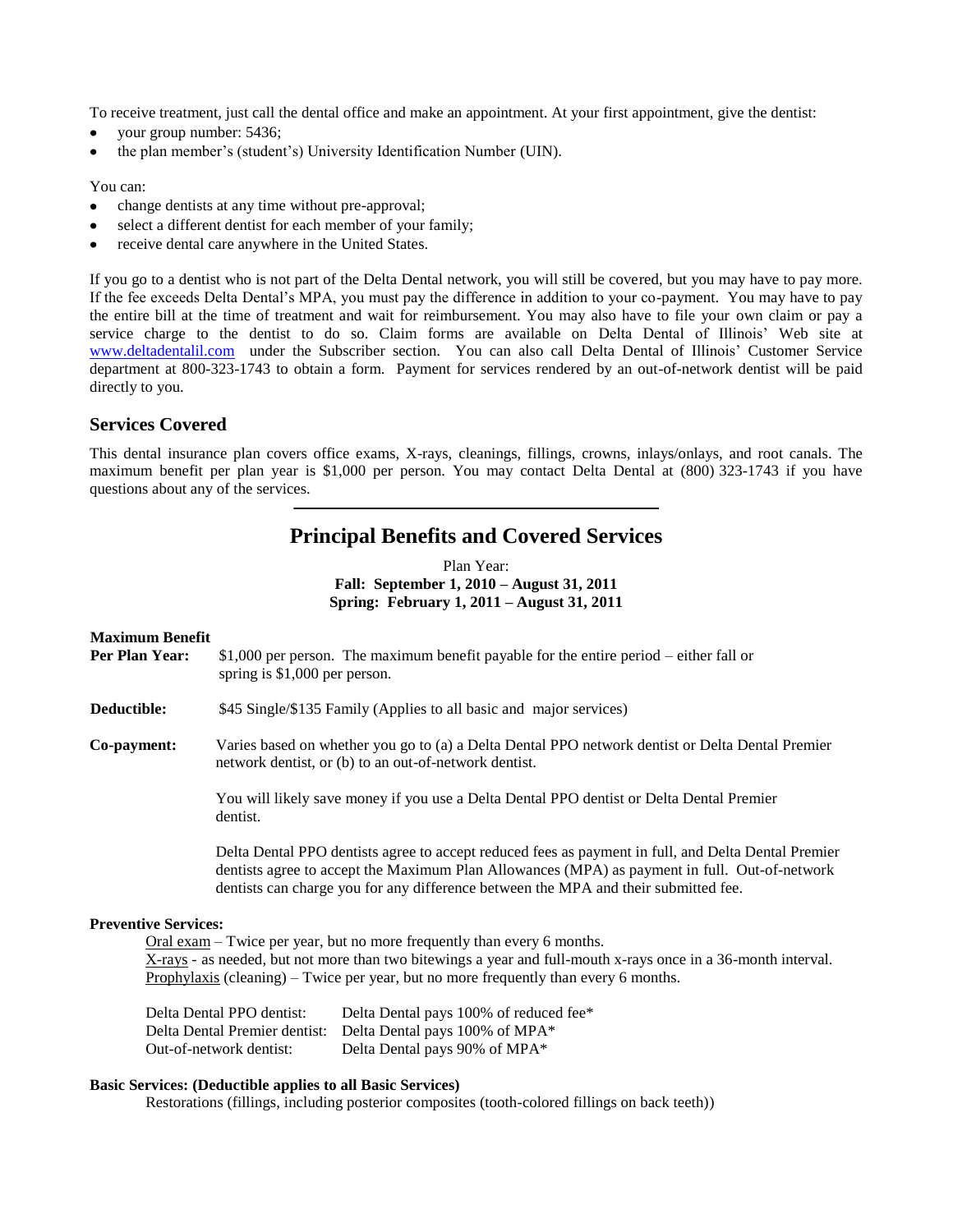| Simple extractions**          |                                       |
|-------------------------------|---------------------------------------|
| Delta Dental PPO dentist:     | Delta Dental pays 80% of reduced fee* |
| Delta Dental Premier dentist: | Delta Dental pays 80% of MPA*         |
| Out-of-network dentist:       | Delta Dental pays 70% of MPA*         |

# **Major Restorative Services: (Deductible applies to all Major Services)**

Crowns Inlays/Onlays Root Canals and related procedures Implant Therapy

Delta Dental PPO dentist: Delta Dental pays 50% of Table of Allowance Delta Premier dentist: Delta Dental pays 50% of Table of Allowance Out-of-network dentist: Delta Dental pays 50% of Table of Allowance

### **Enhanced Benefit Program**

Delta Dental of Illinois' Enhanced Benefits Program integrates medical and dental care – where oral health meets overall health. **This program enhances coverage for individuals who have specific health conditions that can be positively affected by additional oral health care.** These enhancements are based on scientific evidence that shows treating and preventing oral disease in these situations can improve overall health.

**Our Enhanced Benefits Program includes additional cleanings and/or applications of topical fluoride**. The program addresses the unique health challenges faced by people with conditions that put them at risk for oral health disease, and can also play an important role in the management of an individual's medical condition. The costs of the additional cleanings and fluoride treatments will be applied to enrollees' annual maximum.

**To receive these benefits, an individual MUST enroll in the Enhanced Benefits Program. To enroll: 1) go to the home page of Delta Dental of Illinois' Web site at [www.deltadentalil.com,](http://www.deltadentalil.com/) 2) click on the Subscriber section, and 3) click on the "Enhanced Benefits Program" link.** (You must be a registered user of the Subscriber Connection to enroll for the Enhanced Benefits.)

# **Those eligible for Delta Dental of Illinois' Enhanced Benefits Program include**:

- **People with periodontal (gum) disease**. Enrollees with periodontal disease are eligible for **two additional teeth cleanings**, either prophylaxis (general cleaning) or periodontal maintenance, in a benefit year. Additionally, the enrollee is eligible for **fluoride applications.**
- **People with diabetes**. Enrollees with diabetes are eligible for **two additional teeth cleanings**, either prophylaxis  $\bullet$ (general cleaning) or periodontal maintenance, in a benefit year.
- **Pregnant women**. Pregnant enrollees are eligible for **one additional teeth cleaning**, either prophylaxis (general cleaning) or periodontal maintenance visit during the time of the pregnancy.
- $\bullet$ **People with high-risk cardiac conditions**. People with high-risk cardiac conditions are eligible for **two additional teeth cleanings**, either prophylaxis (general cleaning) or periodontal maintenance, in a benefit year. *Conditions include: a history of infective endocarditis; certain congenital heart defects such as having one ventricle instead of the normal two; artificial heart valves; heart valve defects caused by acquired conditions like rheumatic heart disease; hypertropic cardiomyopathy; pulmonary shunts or conduits; and/or mitral valve prolapse with regurgitation (blood leakage).*
- **People with kidney failure or who are undergoing dialysis**. People with kidney failure or who are undergoing  $\bullet$ dialysis are eligible for **two additional teeth cleanings**, either prophylaxis (general cleaning) or periodontal maintenance, in a benefit year.
- $\bullet$ **People undergoing cancer-related chemotherapy and/or radiation**. Enrollees who are undergoing cancerrelated chemotherapy and/or radiation are eligible for **two additional teeth cleanings**, either prophylaxis (general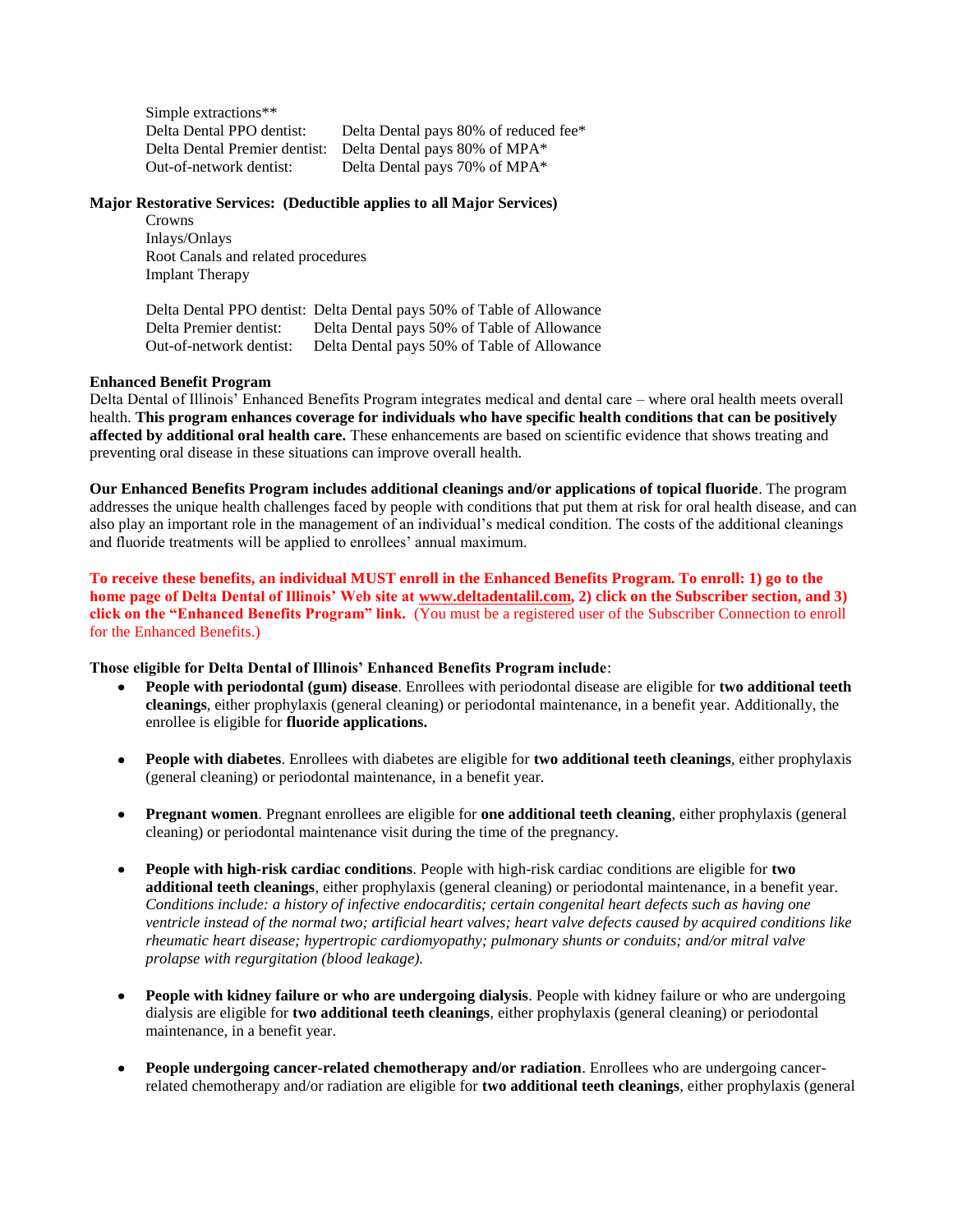cleaning) or periodontal maintenance, in a benefit year. Additionally, the enrollee is eligible for **fluoride applications.**

- **People with suppressed immune systems due to HIV positive status, organ transplant, and/or stem cell (bone marrow) transplant**. Enrollees who have suppressed immune systems due to HIV positive status, organ transplant, and/or stem cell (bone marrow) transplant are eligible **for two additional teeth cleanings**, either prophylaxis (general cleaning) or periodontal maintenance, in a benefit year. Additionally, the enrollee is eligible for **fluoride applications.**
- **People at risk for oral cancer**. The OralCDx brush biopsy is a powerful tool in the **early detection of oral cancer/precancerous cells** – and represents a major breakthrough in the fight against oral cancer. The procedure is indicated to evaluate unexplained tiny white and red lesions – and the software used to analyze the samples can spot a precancerous/cancerous cell even if it is partially obscured by other cells.

*\* You are not responsible for charges exceeding the reduced fee or MPA if you go to a Delta Dental PPO or Delta Dental Premier dentist, respectively. You are responsible for charges exceeding the MPA if you go to an out-of-network dentist. \*\* Extraction of a completely bony or partially bony wisdom tooth typically is covered under health insurance plans such as the UI Student Insurance Plan.*

# **Frequently Asked Questions About Your Delta Dental Plan**

### **Question:** *Who is eligible for coverage under this dental plan?*

**Answer:** Graduate students and dependents of these individuals are eligible for coverage. The plan provides coverage to graduate students, their spouses and dependents who voluntarily enroll using the online eligibility form and who pay an annual premium as shown below.

### **Question:** *How do I enroll in the dental plan?*

**Answer:** Graduate students may enroll voluntarily in the plan by completing the necessary online enrollment form during an open enrollment period and paying the annual premium shown below. Graduate students may also enroll spouses, domestic partners and/or dependents by completing the online enrollment form during an open enrollment period. If a student intends to enroll self and others, the student should complete the enrollment for all individuals at one time. Students are prohibited from entering the system more than once. **When you are on the last page of the Delta enrollment website, PRINT OFF THE LAST PAGE and maintain it for your files. This will serve as documentation of your voluntary enrollment.**

# **TO VOLUNTARILY ENROLL GO TO THE WEBSITE SHOWN BELOW.** The Enrollment/Change Periods are:

*For fall:* September 1 - September 30, 2010 **<http://www-4.deltadentalil.com/uofi.html>** *For spring:* February 1 - February 28, 2011 **<http://www-4.deltadentalil.com/uofi.html>**

| <b>Annual Premium Rates</b>                                                                                      |          |  |
|------------------------------------------------------------------------------------------------------------------|----------|--|
| Graduate student only:                                                                                           | \$195.12 |  |
| Graduate student plus spouse/dependents:                                                                         | \$495.12 |  |
| <b>**If the premium payment is made by personal check, Delta Dental must receive the check no later than</b>     |          |  |
| October 15, 2010 for the fall enrollment and March 15, 2011 for the spring enrollment or the enrollment will not |          |  |
| be processed.                                                                                                    |          |  |

A single graduate student who enrolls in the plan will pay \$195.12 per plan year. A married graduate student who wishes to cover his/her spouse or graduate student who wishes to add a domestic partner and/or dependents will pay \$195.12 for himself/herself, **PLUS** \$300.00 for the spouse/dependents.

**Question:** I *am a graduate assistant with a tuition waiver; do I need to enroll myself using the on-line eligibility form?*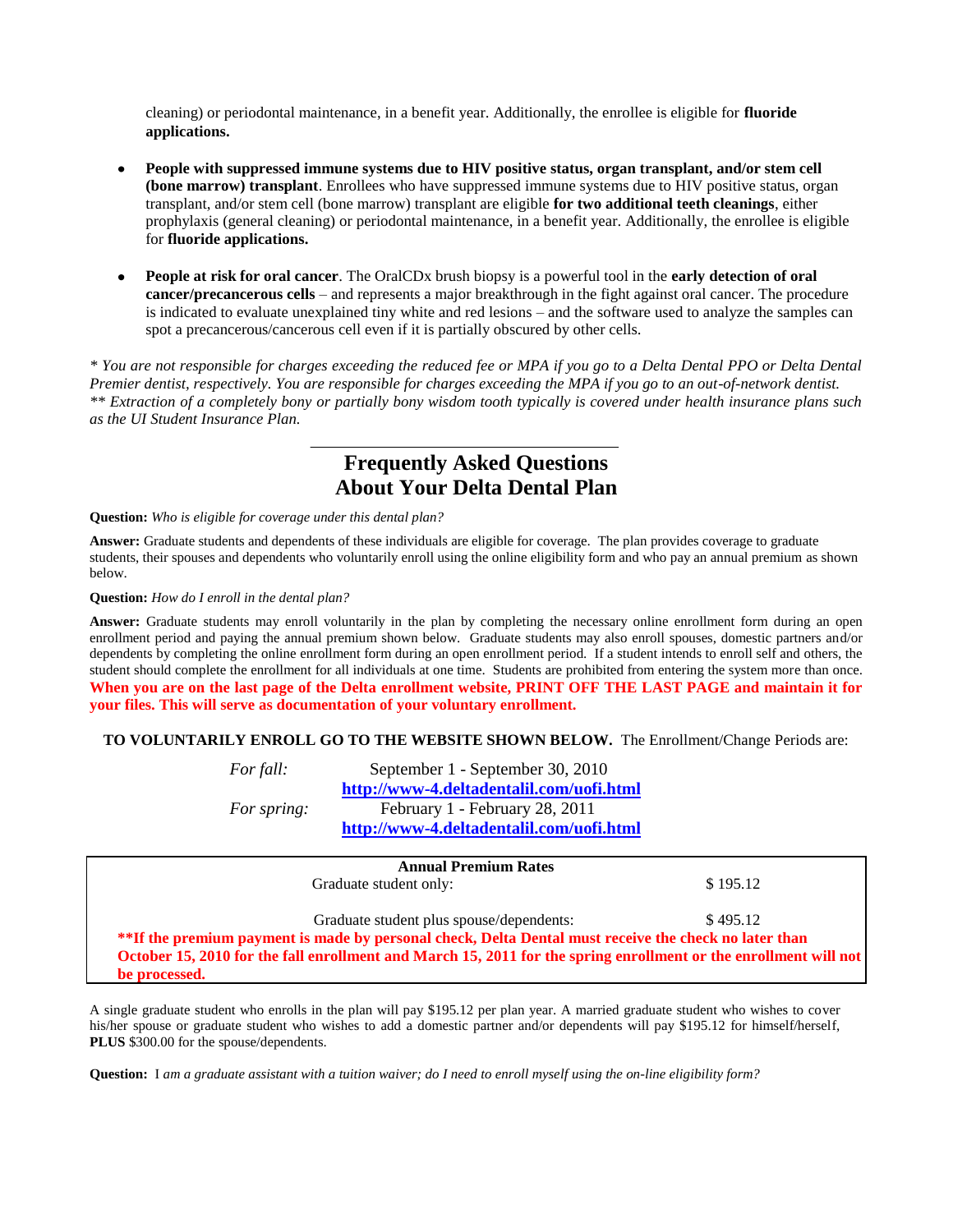**Answer:** No - Graduate assistants and fellows whose appointments generate tuition waivers are enrolled automatically in the plan. Only if they want to enroll their dependents will they need to complete the necessary enrollment form and pay the annual premium.

### **Question:** *When is coverage effective?*

**Answer:** For individuals who enroll voluntarily, coverage is effective as soon as payment is received, but in no instance earlier than September 1 for fall, and February 1 for spring. You must enroll during the open enrollment period, which for fall is the month of September and for spring, the month of February. **Coverage, in all instances, will end August 31, 2011.**

**Question:** *Under the voluntary plan, do I need to re-enroll and pay again in the spring, if I enrolled and paid in the fall?*

**Answer:** No, the coverage you purchased in the fall is for the period September 1, 2010-August 31, 2011.

### **Question:** *May I use the dentist of my choice?*

**Answer:** Yes. However, if you use a dentist in either the Delta Dental PPO network or Delta Dental Premier network, your out-ofpocket expenses may be lower. If you go to a Delta Dental PPO network dentist, your out-of-pocket expenses are likely to be lower because those dentists agree to accept reduced fees as payment in full, with no balance billing to you. In the majority of cases, this will translate into reduced co-payments for you.

Should you go to a Delta Dental Premier network dentist, you may enjoy savings as well. Delta Dental Premier dentists are not allowed to bill the difference between the MPA and their submitted fee.

#### **Question:** *Where can I get claim forms?*

**Answer:** You may download claim forms from Delta Dental of Illinois' Web site at [www.deltadentalil.com.](http://www.deltadentalil.com/) (Select *Subscriber,* then *Download Forms*.) Delta Dental also accepts ADA approved claim forms available from the dentist.

Delta Dental PPO and Delta Dental Premier Dentists will complete and submit claim forms for you at no charge. Out-of-network dentists may require that you complete the form. Completed forms should be mailed to:

> Delta Dental of Illinois P.O. Box 5402 Lisle, Illinois 60532

### **A claim submitted for a spouse, domestic partner or other dependent must include the plan member's (student's) University Identification Number (UIN).**

#### **Question:** *Does Delta Dental require preauthorization before services are rendered?*

**Answer:** Preauthorization is not mandatory, but it is recommended for treatment that is expected to cost more than \$200. Preauthorization tells you what will be covered and provides you with an estimate of your share of the cost prior to work being done. Just ask your dentist to complete a claim form indicating he/she is requesting a preauthorization for work not yet performed.

Delta Dental imposes no restrictions on the method of diagnosis or treatment by a treating dentist. A benefit determination relates only to the level of payment Delta Dental is required to make.

### **Question:** *What is the Enhanced Benefits Program?*

**Answer***:* This program offers additional benefits to people who have specific health conditions – diabetes, pregnancy, periodontal disease, high-risk cardiac conditions, kidney failure/undergoing dialysis, suppressed immune systems, and cancer-related chemotherapy and/or radiation. These individuals are eligible for additional cleanings and/or topical fluoride treatments. To receive these benefits, an individual MUST enroll in the Enhanced Benefits Program. To enroll: 1) go to the home page of Delta Dental of Illinois' Web site at [www.deltadentalil.com,](http://www.deltadentalil.com/) 2) click on the Subscriber section, and 3) click on the "Enhanced Benefits Program" link. (You must be a registered user of the Subscriber Connection to enroll for the Enhanced Benefits.)

**Question:** *Is there any coverage for implants and posterior composites?*

**Answer:** Beginning fall 2010, two new benefits are available to enrollees in the UIUC Delta Dental insurance plan for Graduate Assistants and Graduate Students: posterior composites and dental implants. Posterior composites are tooth-colored fillings on back teeth and are a popular alternative to silver-colored fillings (amalgams). For posterior composites, Delta will pay 80% of Maximum Plan Allowances if service is provided by an in-network dentist. A dental implant is a small device used to replace a missing tooth. Implants are surgically placed in the upper or lower jaw and a crown is attached to a post that extends from the implant. For dental implants, Delta will pay 50% of Maximum Plan Allowances.

**Question:** *I am a Graduate Student who voluntarily enrolled at the Delta Dental website. What should I do to obtain proof of enrollment?*